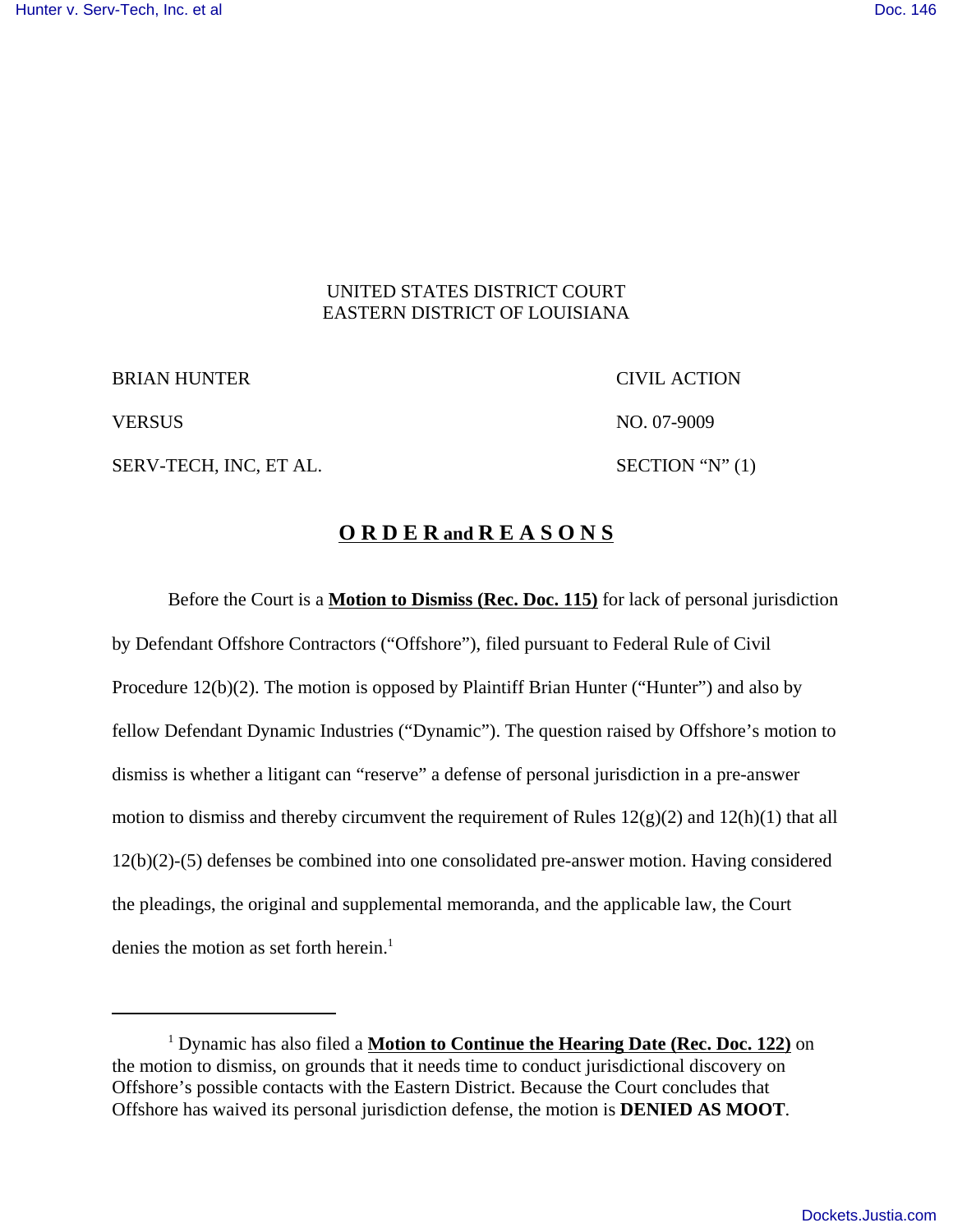#### **I. BACKGROUND**

Since the factual background of this case has been extensively recounted in several earlier Orders & Reasons, *see* Rec. Docs. 69 and 127, the Court will limit the discussion to the relevant procedural history. Hunter filed the instant suit against Offshore, among others, on November 19, 2007. Offshore filed a motion to dismiss for insufficiency of service of process on June 19, 2008. This motion contained the following language in its second paragraph:

None of these Defendant Movants submits to the jurisdiction of this Court. Defendants expressly reserve all rights to challenge the subject matter and/or personal jurisdiction of this Court over Defendant Movants and/or raise other defenses to this claim.

Mot. at 1-2 (Rec. Doc. 15). By leave of Court, Hunter filed an amended complaint on July 10, 2008. *See* Rec. Doc. 20. He then filed his response to the motion to dismiss on July 22, 2008. *See* Rec. Doc. 23. On July 25, 2008, Defendants including Offshore Contractors filed a motion to amend/correct the motion to dismiss to add documents that had inadvertently not been attached, as well as leave to file a reply to Hunter's opposition to the motion to dismiss. *See* Rec. Docs. 31 and 33. Both motions were granted. *See* Rec. Docs. 37 and 41. Offshore answered on September 11, 2008, raising lack of personal jurisdiction as its third affirmative defense. *See* Rec. Doc. 49. The Court ordered supplemental briefing on the motion to dismiss on October 24, 2008. *See* Rec. Doc. 55. The motion to dismiss was eventually granted in part and denied as moot as concerns Offshore, since Offshore concluded that Hunter had perfected service. *See* Rec. Doc. 69. Because of the extensive preliminary motion practice in this case, no scheduling order has yet been entered, almost two years after suit was initiated.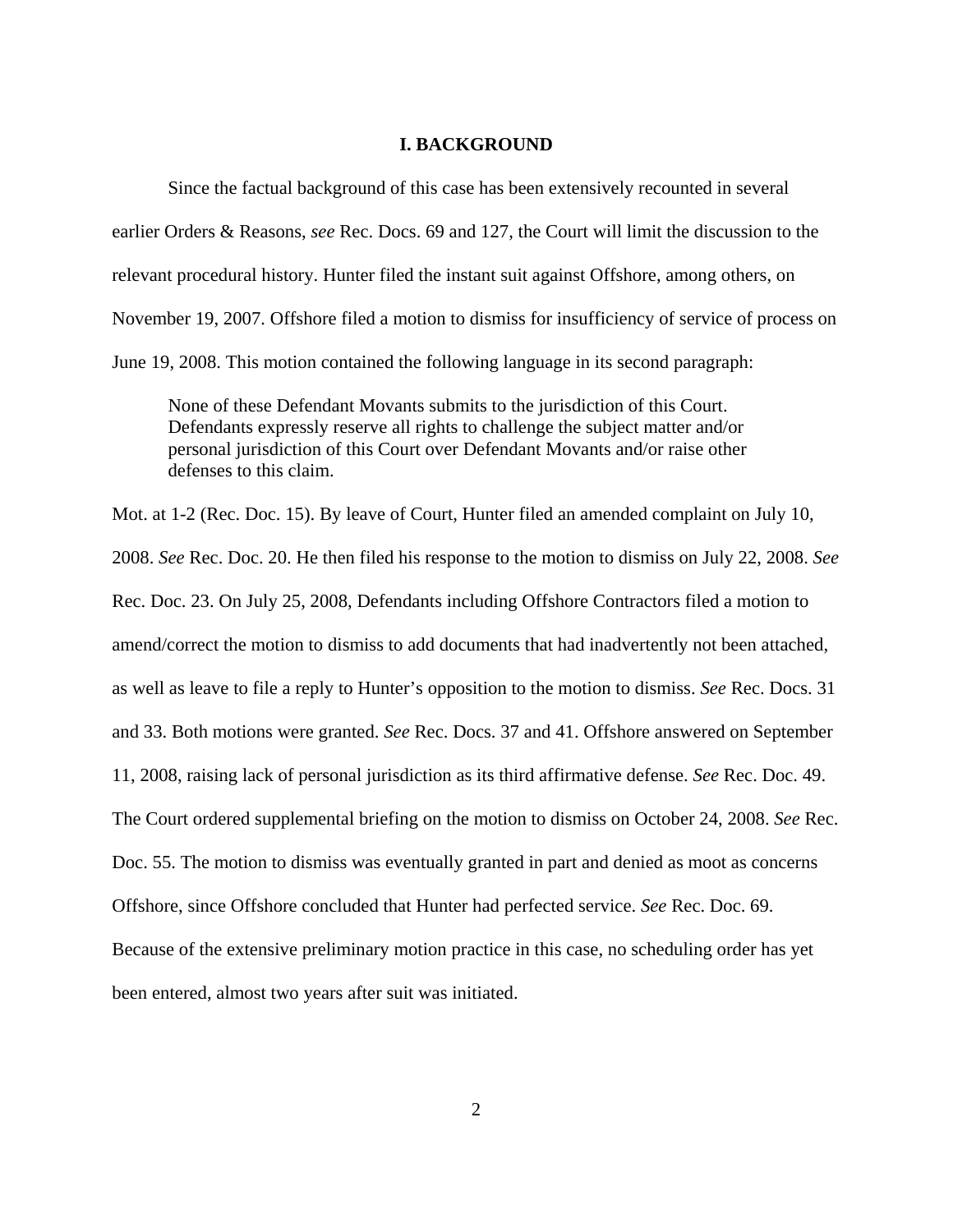The instant motion was filed on July 27, 2009. *See* Rec. Doc. 115. Offshore argues that it does not have minimum contacts with the Eastern District of Louisiana for the exercise of this Court's jurisdiction over it to comport with due process. While not conceding the lack of such contacts, Hunter and Dynamic argue that Offshore has waived personal jurisdiction pursuant to Rules  $12(g)(2)$  and  $12(h)(1)$  by filing a pre-answer motion to dismiss without joining its personal jurisdiction argument in the motion. Offshore responds that the "reservation" language cited above in the first motion to dismiss is sufficient to put Hunter and other parties on notice that it challenged personal jurisdiction and that it has accordingly not waived the defense.

#### **II. ANALYSIS**

The requirement that a court have personal jurisdiction over the parties is a due process right that may be waived either explicitly or implicitly. *See Insurance Corp. of Ireland v. Compagnie des Bauxites de Guinee*, 456 U.S. 694, 703-05 (1982). Rule 12(h)(1) of the Federal Rules of Civil Procedure requires that objections to personal jurisdiction, venue, and service of process be raised in a party's first responsive pleading. Under this rule, defendants wishing to raise any of these four defenses must do so in their first responsive pleading, either a Rule 12 motion to dismiss or an answer, or the omitted defense is waived. *Kersh v. Derozier*, 851 F.2d 1509, 1511-12 (5th Cir. 1988); *Golden v. Cox Furniture Mfg*., 683 F.2d 115, 118 (5th Cir. 1982); *T & R Enters., Inc. v. Continental Grain Co.*, 613 F.2d 1272, 1277 (5th Cir. 1980). Specifically, the Rule states:

A party waives any defense listed in Rule 12(b)(2)-(5) by:

- (A) *omitting it from a motion* in the circumstances described in Rule  $12(g)(2)$ ; or
- (B) failing to either:
	- (i) *make it by motion* under this rule; or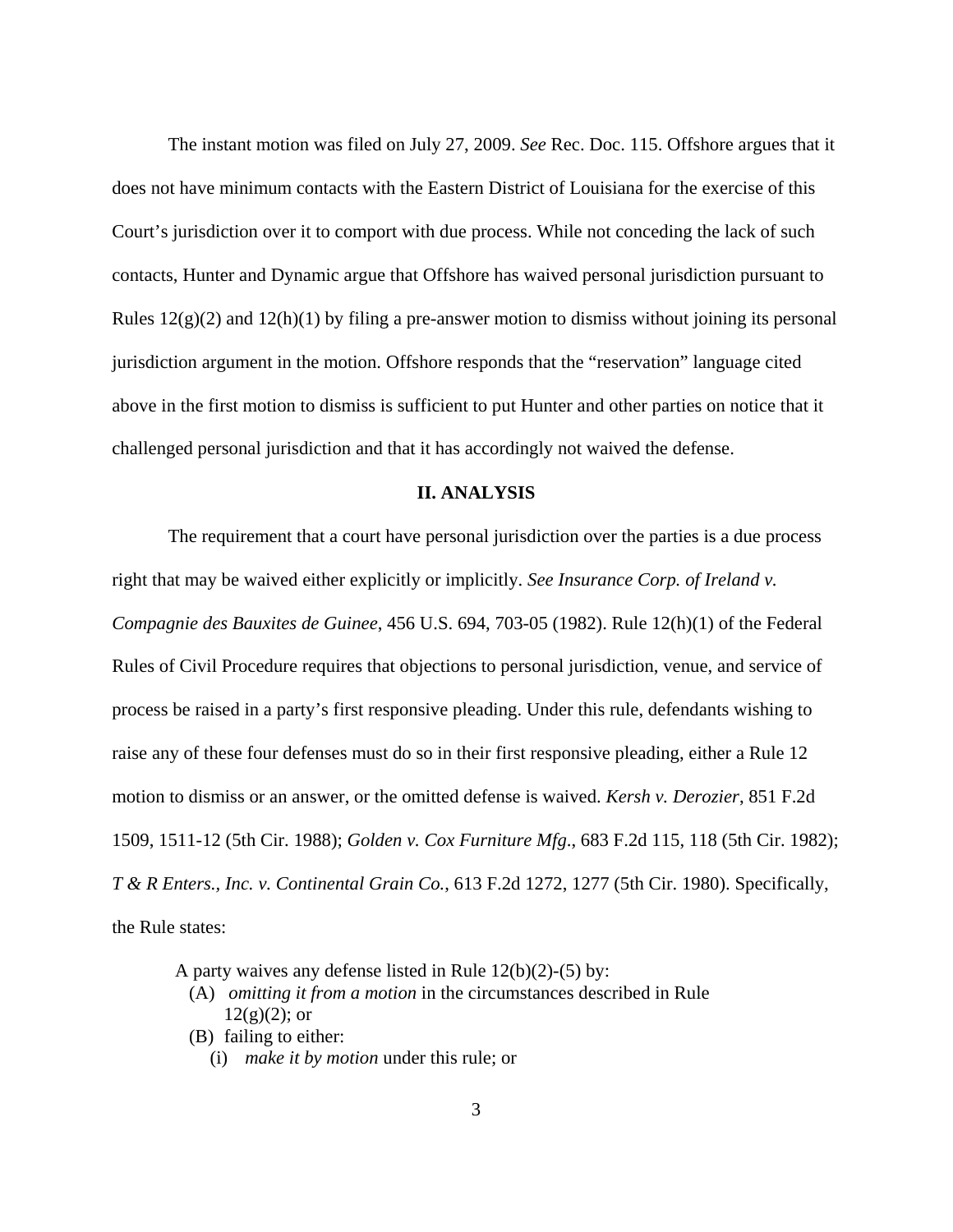(ii) include it in a responsive pleading or in an amendment allowed by Rule  $15(a)(1)$  as a matter of course.

Fed. R. Civ. P.  $12(h)(1)$  (emphasis added). Rule  $12(g)(2)$  is specific about what a litigant must do to avoid waiving his  $12(b)(2)-(5)$  defenses if he chooses to move for dismissal prior to answering: "a party that *makes a motion* under this rule must not *make another motion* under this rule raising a defense or objection that was available to the party but omitted from its earlier motion." Fed. R. Civ. P. 12(g)(2). (emphasis added). Accordingly, under Rule 12(g)(2), a party that makes a motion to dismiss under Rule 12(b) prior to answering must consolidate all its Rule 12 defenses into one motion. If it omits any of the defenses delineated in Rule 12(b)(2)-(5) in a pre-answer motion to dismiss, that defense is waived. *See Albany Ins. Co. v. Almacenadora Somex, S.A.*, 5 F.3d 907, 909 (5th Cir. 1993).

The language of these two rules,  $12(g)(2)$  and  $12(h)(1)$ , with their use of phrases such as "make it by motion" and "makes a motion," suggests that to preserve its  $12(b)(2)-(5)$  defenses prior to answering, a party cannot simply "assert" or "reserve" the defense, but must actually *argue* that defense in a motion that prays the Court to enter a ruling or order. A motion, after all, is "[a]n application made to a court or judge for the purpose of obtaining a rule or order directing some act to be done in favor of the applicant." Black's Law Dictionary 1013 (6th ed. 1990); *see also* Fed. R. Civ. P. 7(b)(1) ("A request for a court order must be made by motion."). To "make[] a motion" within the meaning of Rule  $12(g)(2)$ , therefore, is to request the Court to take some action—in the instant case, to dismiss the suit for insufficiency of service of process. By contrast, to "reserve" something (as Offshore purported to do in its earlier motion) is "[t]o keep back, to retain, to keep in store for future or special use, and to retain or hold over to a future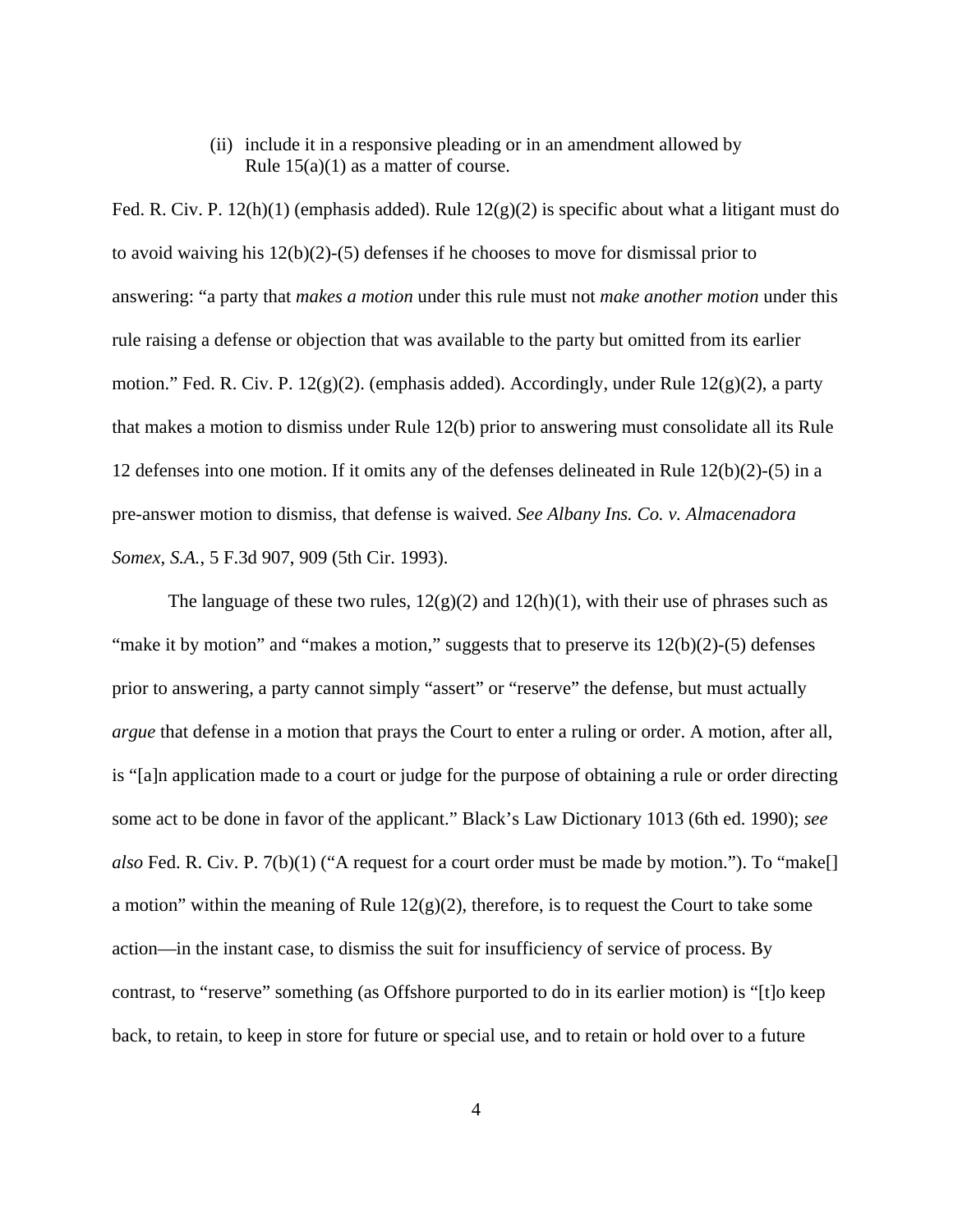time." Black's Law Dictionary 1473 (4th ed. 1968). To "reserve" an issue has no quality of present demand for some action by the Court. Under this interpretation of the Rules, informing a court that you "reserve" a personal jurisdiction defense for argument on a later motion is not sufficient to prevent waiver of the omitted defense.<sup>2</sup> The defense must actually be raised by motion that requests the Court to dismiss the action on personal jurisdiction grounds, along with any other  $12(b)(2)-(5)$  defenses a party may have.

This interpretation gains force when one considers the Advisory Notes to the Rule, which

state:

Subdivision (g) has forbidden a defendant who makes a preanswer motion under this rule from making a further motion presenting any defense or objection which was available to him at the time he made the first motion and which he could have included, but did not in fact include therein. Thus if the defendant moves before answer to dismiss the complaint for failure to state a claim, he is barred from making a further motion presenting the defense of improper venue, if that defense was available to him when he made his original motion. . . . *This required consolidation of defenses and objections in a Rule 12 motion is salutary in that it works against piecemeal consideration of a case*.

<sup>&</sup>lt;sup>2</sup> It is useful to compare the "make[] a motion" language of Rule  $12(g)(2)$  to Rule  $12(b)$ , which states, "Every defense to a claim for relief in any pleading must be *asserted* in the responsive pleading if one is required." Fed. R. Civ. P. 12(b) (emphasis added). To "assert" a thing is to "state as true, declare, maintain." Black's Law Dictionary 149 (4th ed. 1968). This language has consistently been interpreted such that a Rule 12(b) defense is preserved for later argument by later motion if it is merely pled in the answer, under the liberal notice pleading requirements of the Federal Rules. *See, e.g.*, *Patel v. Contemporary Classics of Beverly Hills*, 259 F.3d 123, 126 & n.5 (2d Cir. 2001); *Williams v. Equity Holding Corp*., 498 F. Supp. 2d 831, 839 (E.D. Va. 2007). Rules  $12(g)(2)$  and  $12(h)(1)$ , however, govern those situations where the defense is made by motion prior to the filing of the answer, and under those Rules, all Rule 12(b)(2)-(5) defenses must be consolidated and "made" in one motion or they are waived. Rule 12(b) does go on to state that "a party may assert the [Rule 12(b) defenses] by motion," and adds that such motions "must be made *before pleading* if a responsive pleading is allowed." *Id.* (emphasis added). This contrast merely highlights the difference between how a Rule 12(b)(2)- (5) defense is treated before and after filing an answer. Like all the Rule 12(b) defenses, such a defense is preserved if *asserted* at the filing of an answer, while before filing an answer, it is only preserved if it is *made* by one consolidated motion.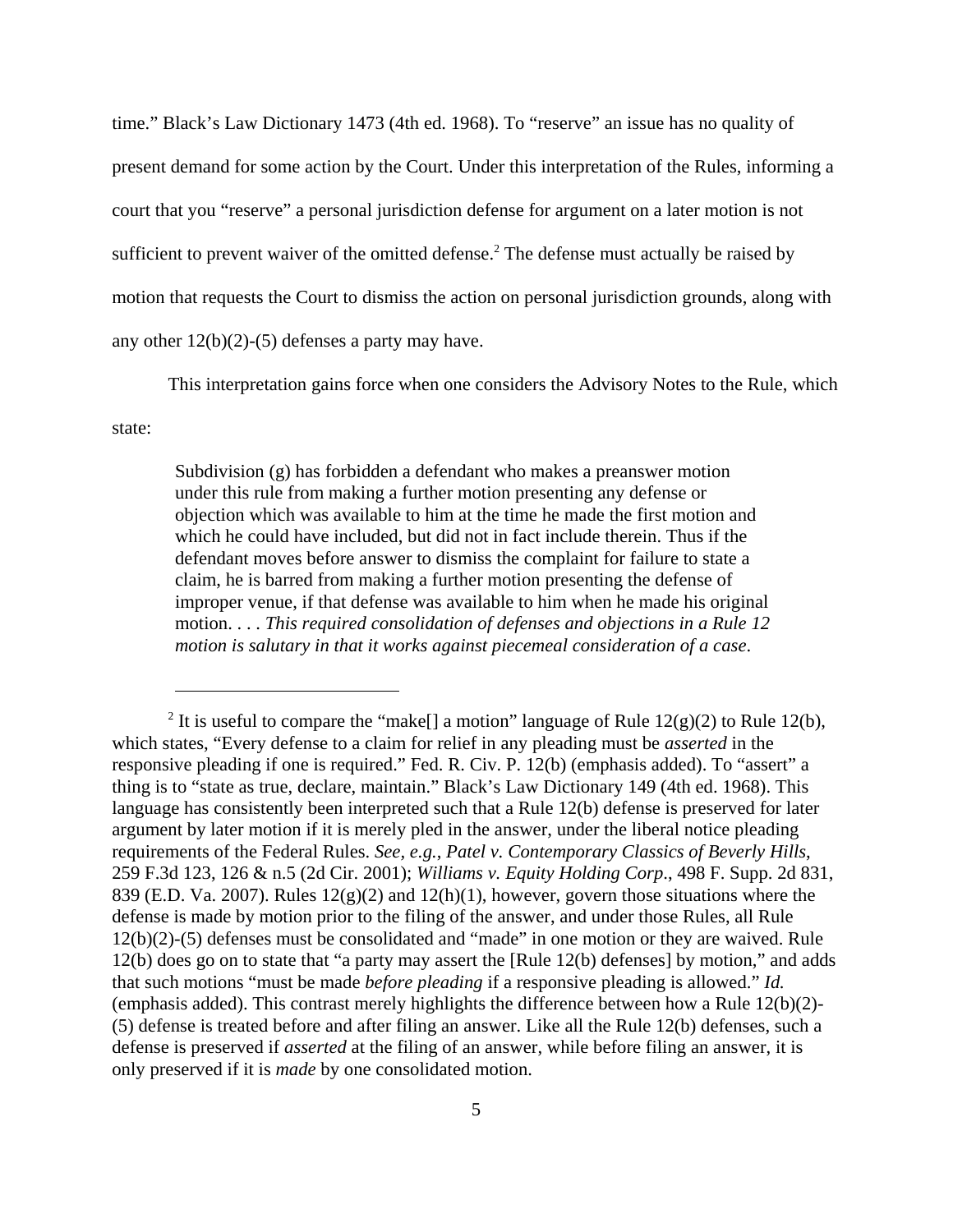Fed. R. Civ. P. 12(g)(2) Advisory Notes to 1966 Amendment (emphasis added). Other commentators have noted the policy underlying the Rule, which is to

eliminate unnecessary delay at the pleading stage. Subdivision (g) contemplates the presentation of an omnibus pre-answer motion in which the defendant advances every available Rule 12 defense and objection he may have that is assertable by motion. The defendant cannot delay the filing of a responsive pleading *by interposing these defenses and objections in piecemeal fashion*.

5C Wright & Miller, *Federal Practice and Procedure,* § 1384 (3d ed. 2004) (emphasis added); *see also Flory v. United States,* 79 F.3d 24, 25 (5th Cir. 1996) (noting that purpose of Rule is to "encourage the consolidation of motions and discourage the dilatory device of making them in a series"). The policy underlying the Rule, then, is *not* one of providing notice to other litigants.<sup>3</sup> Rather, the policy is one of promoting judicial efficiency by avoiding piecemeal, pre-answer litigation of 12(b)(2)-(5) defenses. To allow a litigant to "reserve" a 12(b)(2)-(5) defense for later argument without actually making and arguing the motion cuts against both the plain language of the Rule and the policy that the Rule seeks to enact. This interpretation of the Rule, thus, is not hypertechnical, but squarely supports the policy choice that the Rule drafters made: forcing litigants to combine certain preliminary defenses in one motion in the interest of preventing delay.

Despite a fairly broad search, the Court has found only two federal cases dealing even tangentially with whether a "reservation" of a defense in a pre-motion answer is sufficient to

 $3$  As noted in footnote 1, the policy underlying Rule 12(g), governing pre-answer motions, differs in this sense from the policy underlying the permissibility of simply providing notice to litigants in an answer that a Rule 12 defense is being asserted.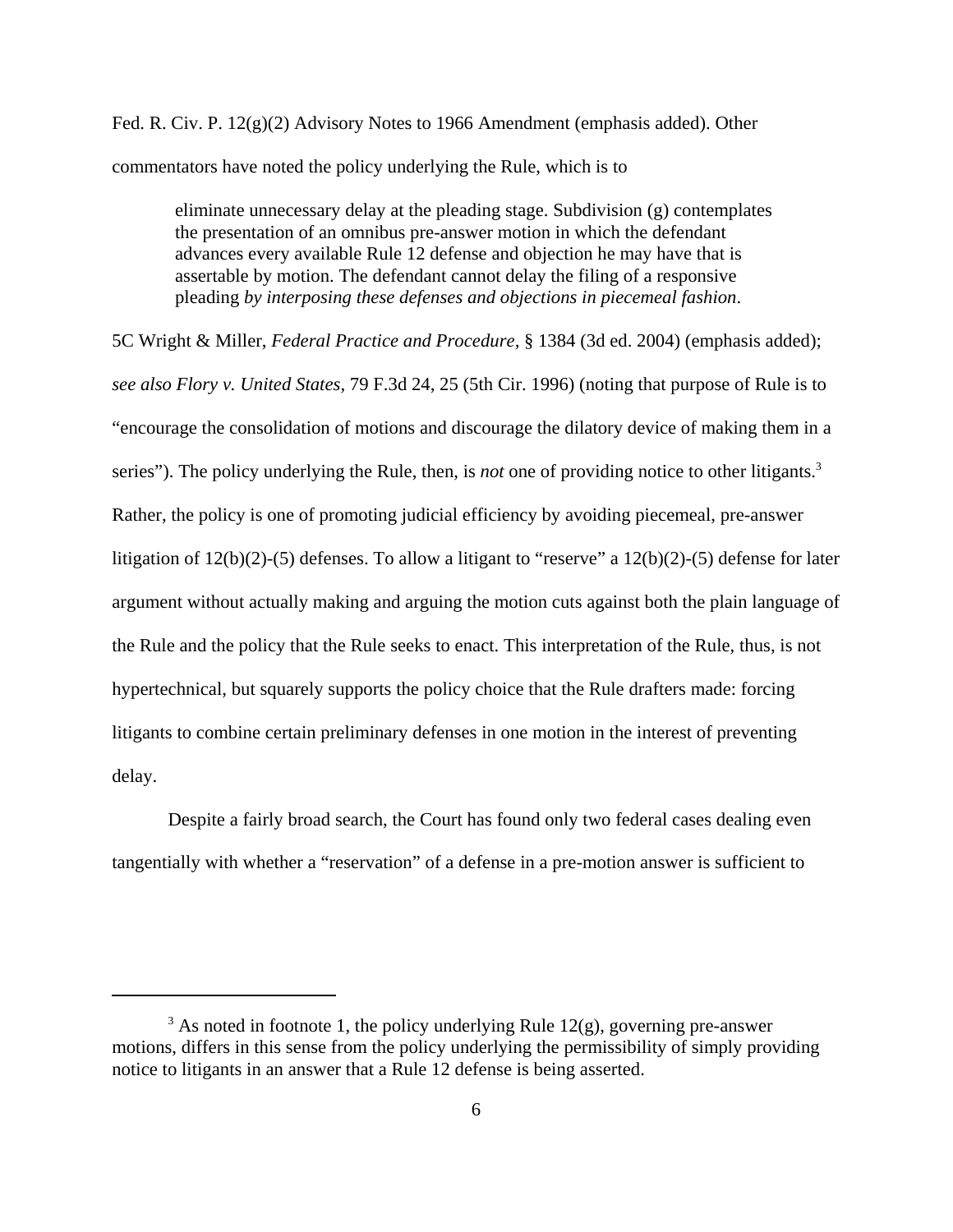preclude waiver of that defense.<sup>4</sup> The first is *General Design Sign Co., Inc. v. American General Design, Inc*., 2003 WL 251931 (N.D. Tex. 2003). In that case, the court found that a defendant had waived its personal jurisdiction defense by failing to argue the defense in its motion to dismiss for lack of venue, even in a case where under the statute at issue, objections to venue necessarily implied that personal jurisdiction was lacking. "Nothing in Defendants' Motion to Dismiss in any way raises the issue of personal jurisdiction," the district court concluded. "The fact that the analyses are interrelated . . . does not make raising only one of the grounds for dismissal sufficient." *Id.* at \*1.

More on point is the Second Circuit case of *Transaero, Inc. v. La Fuerza Aerea Boliviana*, 162 F.3d 724 (2d Cir. 1998). In that case, a defendant added a footnote to its first responsive pleading (filed after a default judgment) raising various grounds to set aside the judgment. The footnote purported to "preserv[e] its challenges to Transaero's improper service of process and this Court's lack of personal jurisdiction." *Id.* at 727. The Second Circuit concluded that under all the circumstances, this was sufficient to preserve these defenses despite not having actually argued them in the first responsive pleading. The case, however, featured several procedural twists and can be distinguished from the instant motion even aside from not being on all fours with the instant facts. In *Transaero*, the defendant was forced to move to set

 $4$  By contrast, there are many cases dealing with how specific a reservation of a 12(b) defense in an answer need be to preclude waiver, or the time within which a litigant must pursue a 12(b) defense asserted in answer. *See, e.g.*, *PaineWebber Inc. v. Chase Manhattan Private Bk. (Switzerland)*, 260 F.3d 453, 459 (5th Cir. 2001) (acknowledging "well-established rule that parties who choose to litigate actively on the merits thereby surrender any jurisdictional objections")); *Panhandle Eastern Pipeline Co. v. Brecheisen*, 323 F.2d 79 (10th Cir. 1963) (noting that conclusory recitation of personal jurisdiction defense in answer sufficient to preclude waiver).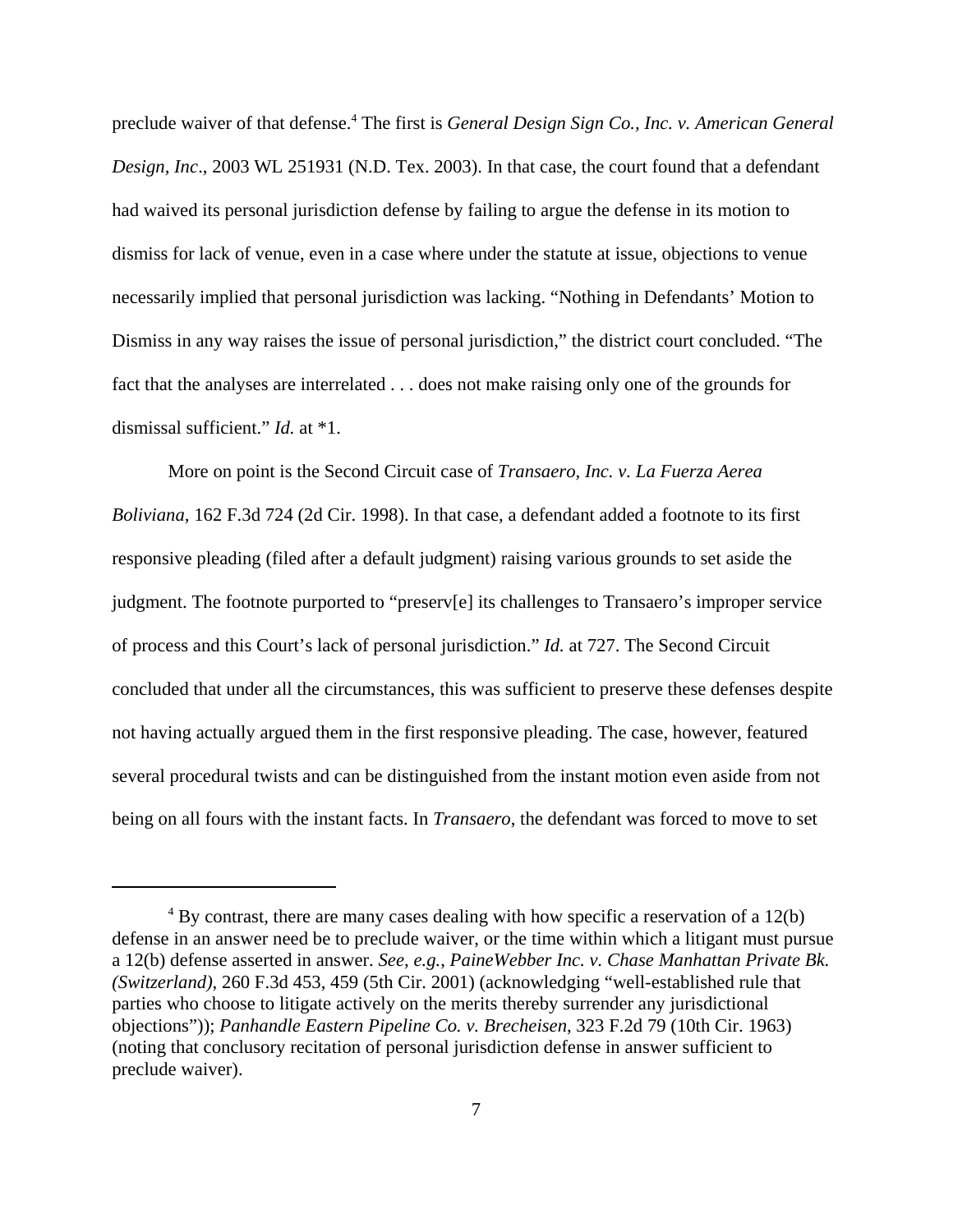aside the judgment but was at that time barred from raising the lack of personal jurisdiction defense by a prior judgment in the District Court for the District of Columbia that was *res judicata* in the New York district court. The D.C. decision was eventually reversed by the D.C. Circuit and defendant pursued the personal jurisdiction defense in the New York district court. "By raising the defenses in its first responsive motion in the EDNY but not arguing them," the Second Circuit concluded,

the BAF steered a middle course between the *res judicata* effect of the D.C. district court's decision and the dictates of Rule  $12(h)(1)$ ... At the time of the motion, the BAF was precluded from arguing the propriety of service of process or personal jurisdiction because the D.C. district court decision on these issues was entitled to *res judicata* effect pending the D.C. Circuit's decision on appeal.

*Id.* at 730. In essence, the defendant in *Transaero* was caught in a procedural trap that is not relevant here, and the decision can be limited to its unusual facts.

The Court is aware that the outcome it reaches today is a harsh one, especially in light of the fact that it appears that, absent waiver, this motion might well be granted.<sup>5</sup> But the Court is duty-bound to apply the law as it is written, and as written the Rules enact a policy of requiring all 12(b)(2)-(5) defenses to be made by motion, once, prior to filing an answer. Given this policy, Offshore's "reservation" language is not sufficient to preclude waiver pursuant to Rules  $12(g)(2)$ and 12(h)(1). The Court concludes that Offshore's second 12(b) motion is barred by Rules  $12(h)(1)$  and  $12(g)(2)$  and that it has waived personal jurisdiction in this matter.

<sup>&</sup>lt;sup>5</sup> In light of its determination that Offshore has waived personal jurisdiction, the Court declines to consider the parties' arguments regarding whether Offshore has minimum contacts with this forum sufficient to support the exercise of the Court's jurisdiction over it. However, though the Court does not hereby decide the issue, after reading the briefs it appears that defending the instant lawsuit constitutes Offshore's only contact with this forum.